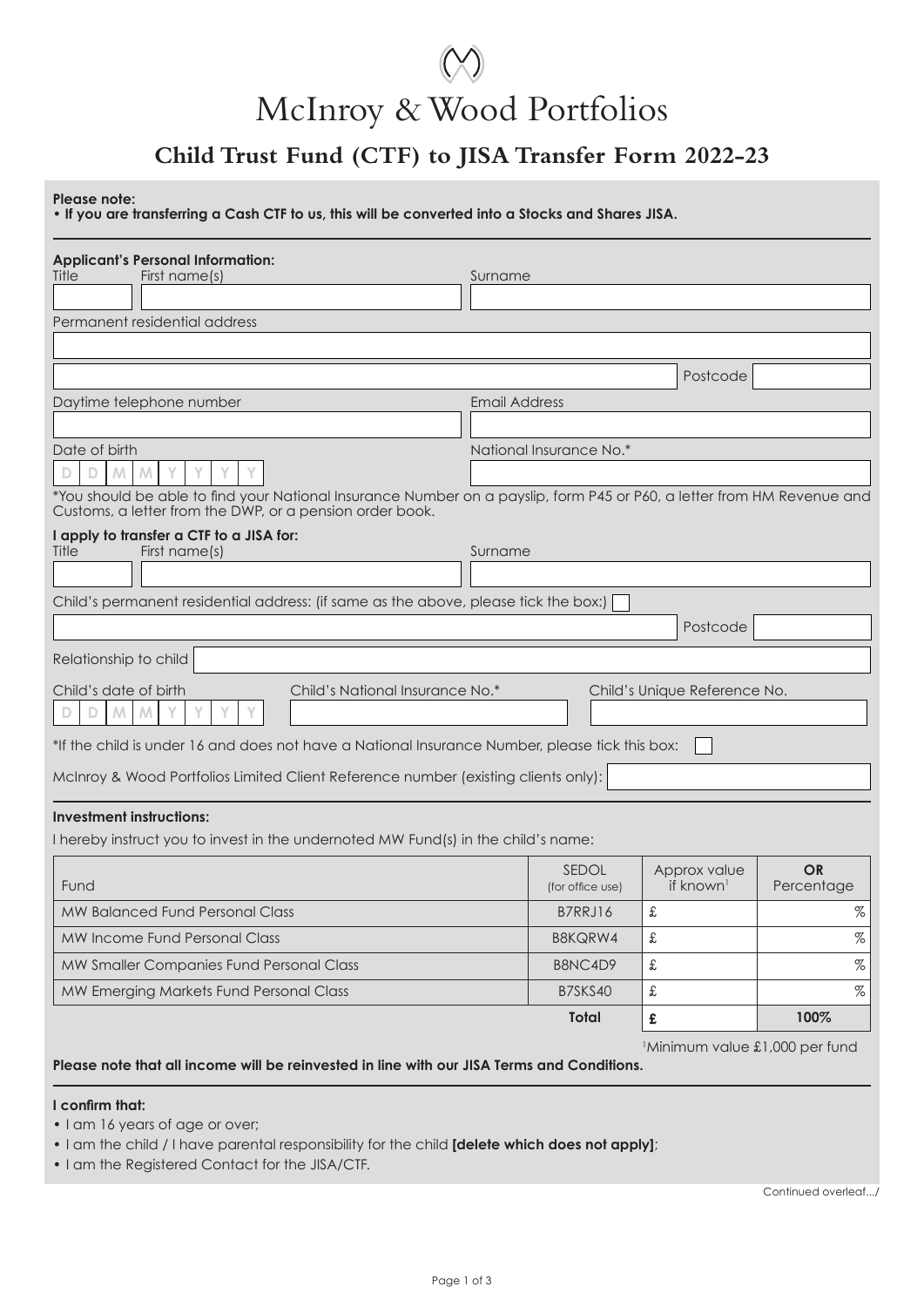#### **I authorise McInroy & Wood Portfolios Limited:**

- to receive the child's cash subscription and to hold the child's JISA investments, dividends and any other rights or proceeds in respect of those investments; and
- to make on behalf of the child any claims to relief from tax in respect of JISA investments.

#### **Anti-money laundering legislation:**

I understand that McInroy & Wood Portfolios Limited may use an electronic data source in order to verify my identity for the purpose of complying with UK anti-money laundering legislation and further proof of identity may be requested.

#### **Declarations:**

- I declare that I am registered contact for the CTF and I have parental responsibility for the child.
- I authorise my existing CTF provider as specified above to transfer the CTF (unique reference number above) to McInroy & Wood Portfolios Limited.
- I authorise my existing CTF provider to provide McInroy & Wood Portfolios Limited with any information, written or nonwritten, concerning the CTF and to accept any instruction from them relating to the CTF being transferred.
- Where I must give notice to close or transfer part of the existing CTF, or the existing CTF contains an investment which is designed and intended to be held for full term and has yet to reach redemption, I instruct my existing CTF provider to carry out the transfer (depending on the terms and conditions) as soon as possible – I accept any consequential loss of income, capital or charges that may be applied.
- I have read the JISA Terms and Conditions within the Supplementary Information Document and Key Investor Information Document(s) of the Fund(s) in which I wish to invest. I confirm I am familiar with the features of the Fund(s) as described in the Key Investor Information Document(s).
- I acknowledge that in requesting McInroy & Wood Portfolios Limited to arrange the transfer of this CTF to a JISA, as detailed in the CTF to a JISA Transfer Authority which accompanies this form, I am considered as an execution-only client by that company, and confirm that I have received no advice from them or any of their associates or representatives regarding the merits or suitability of investments to be held under this application.

#### **Using your personal information**

The personal information which you provide within this application form will be stored and used to help administer your investment in the fund(s). This may include the transfer of your personal information to our business partners and service providers, who assist in the administration of the funds. Their processing may be located outside of the European Economic Area.

The processing of your personal information will be carried out in accordance with our Privacy Policy, which you can access at the foot of our homepage on our website (www.mcinroy-wood.co.uk). Please read our Privacy Policy as it sets out your rights with respect to any personal information we collect from or about you and explains in more detail how we use that information to administer your investment.

#### **Keeping you informed**

We would like to use your personal information to enable us to keep in touch and to send you other information which we think may be of interest to you. Such information could include our 'occasional articles' and information about events we hold. Under data protection legislation we require your explicit consent to use your personal information for these purposes. If you would like us to keep you informed in this way, please tick the box below.

| I consent to McInroy & Wood using my personal information to keep in touch and to send me other information which may |  |  |  |
|-----------------------------------------------------------------------------------------------------------------------|--|--|--|
| be of interest to me, such as your 'occasional articles' and information about your events. (Please tick the box.) :  |  |  |  |

| • I declare that this application form has been completed to the best of my knowledge and belief. |                                                |                                                                            |                    |
|---------------------------------------------------------------------------------------------------|------------------------------------------------|----------------------------------------------------------------------------|--------------------|
| Signed                                                                                            |                                                | Date                                                                       |                    |
|                                                                                                   |                                                | M.<br>D<br>D                                                               |                    |
|                                                                                                   |                                                |                                                                            |                    |
| Checklist:<br>Before returning your CTF to JISA transfer form, please ensure that you have:       |                                                |                                                                            |                    |
| Completed your Personal Information                                                               |                                                | Signed the Transfer Authority                                              |                    |
| Completed the Investment Instructions Box                                                         |                                                | Completed the Existing Plan Manager's Details                              |                    |
| Reviewed the "Using your personal information"                                                    | Completed the Details of CTF being transferred |                                                                            |                    |
| section above and confirmed or otherwise your<br>consent as requested                             |                                                | Send the form to:                                                          |                    |
| Read and signed the declaration on the Form                                                       |                                                | <b>McInroy &amp; Wood Portfolios Ltd</b><br><b>Investor Administration</b> |                    |
| As part of the CTF to JISA Transfer Authority<br>Form (below):                                    |                                                | 64 St. James's Street<br>Nottingham<br><b>NG1 6FJ</b>                      |                    |
|                                                                                                   |                                                |                                                                            | Continued overleaf |